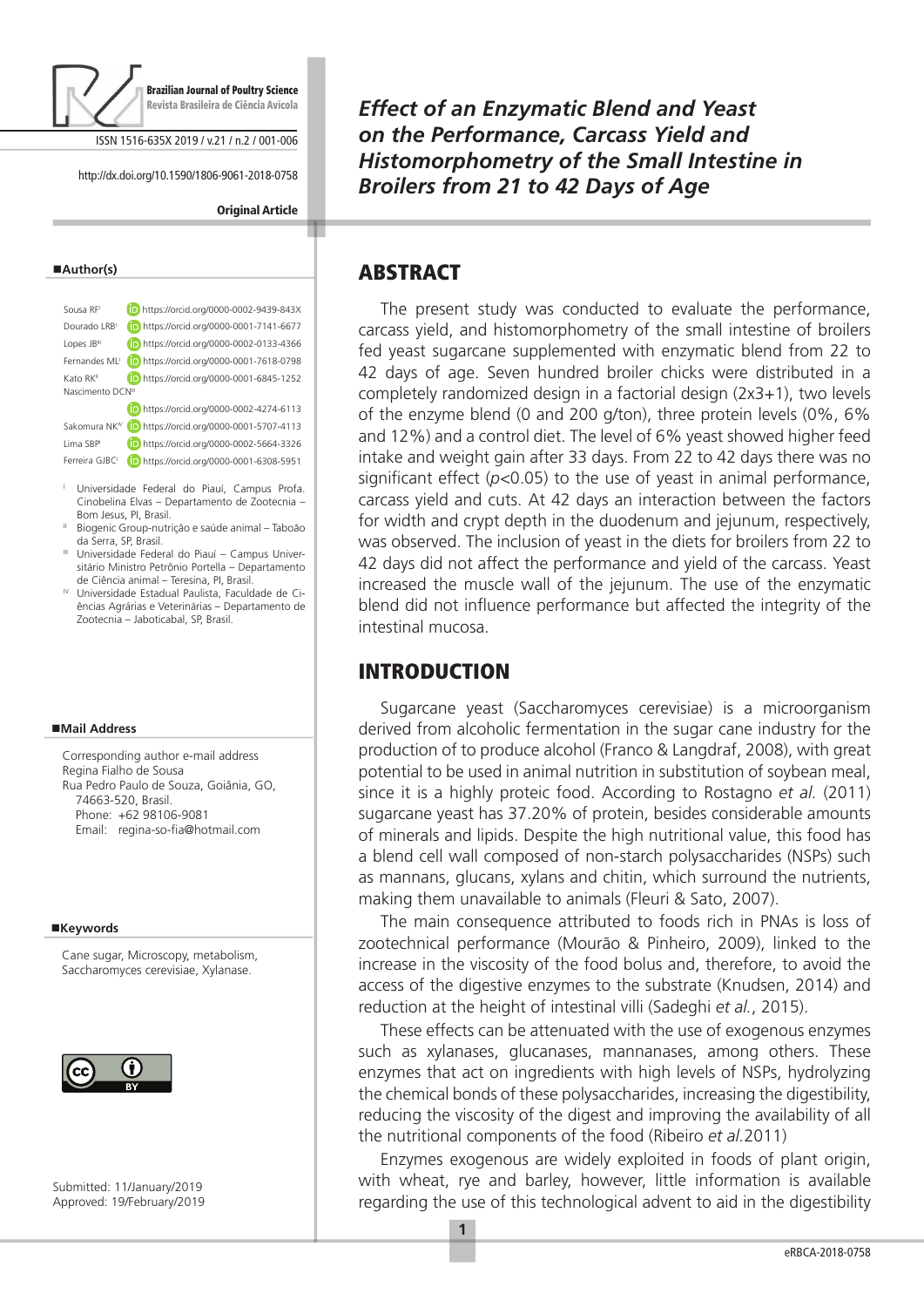

of whole sugarcane yeast for broilers, in order to increase the levels of inclusion of the same without damaging the production.

The objective of this study was to evaluate the inclusion of exogenous enzymes in diets containing sugarcane yeast (*Saccharomyces cerevisiae*) on performance, carcass yield histomorphometry of the small intestine of broiler's diets in the period from 22 to 42 days of age.

# MATERIALS AND METHODS

### Place of experiment

The project was approved by the ethics committee on animal experimentation - CEEA/UFPI with opinion number 087/2012. The city is located under *Effect of an Enzymatic Blend and Yeast on the Performance, Carcass Yield and Histomorphometry of the Small Intestine in Broilers from 21 to 42 Days of Age*

geographical coordinates: Latitude − 09º 04' 28" S, Longitude − 44º 21' 31" W

### Animals and Treatments

A completely randomized design was used in a 2x3 + 1 factorial scheme, with two levels of enzyme blend (0 and 200g / ton), three levels of yeast inclusion (0, 6 and 12%) and a control diet, making seven treatments with five replicates and 20 chicks per experimental unit.

The treatments used were: T1-reference diet with corn and soybean (PC); T2-reference diet with corn and soybean base with reduction of 70 kcal of metabolizable energy of the diet (NC) with 0% of yeast without enzymatic blend ; T3- NC+ 6% yeast without enzymatic blend ; T4-NC+ 12% yeast without enzyme

**Table 1 –** Composition of the experimental diets for broilers between22 to 42 days of age phase

| Ingredient(kg)           | PC     | <b>NC</b> | EB+ Yeast |        |            |           |        |  |  |  |
|--------------------------|--------|-----------|-----------|--------|------------|-----------|--------|--|--|--|
|                          |        |           | 6%        | 12%    | $0\% + EB$ | $6% + EB$ | 12%+EB |  |  |  |
| Corn                     | 67.156 | 68.653    | 67.428    | 66.047 | 68.653     | 67.428    | 66.047 |  |  |  |
| Soybean meal             | 25.274 | 25.110    | 20.151    | 15.339 | 25.110     | 20.151    | 15.339 |  |  |  |
| Soy oil                  | 2.329  | 1.002     | 1.023     | 1.071  | 1.002      | 1.023     | 1.071  |  |  |  |
| Phosphatebic.            | 1.662  | 1.659     | 1.636     | 1.611  | 1.659      | 1.636     | 1.611  |  |  |  |
| Limestone                | 0.921  | 0.923     | 0.925     | 0.926  | 0.923      | 0.925     | 0.926  |  |  |  |
| NaCl                     | 0.457  | 0.457     | 0.429     | 0.402  | 0.457      | 0.429     | 0.402  |  |  |  |
| L - lysine               | 0.331  | 0.333     | 0.339     | 0.341  | 0.333      | 0.339     | 0.341  |  |  |  |
| DL- methionine           | 0.277  | 0.274     | 0.309     | 0.343  | 0.274      | 0.309     | 0.343  |  |  |  |
| L - threonine            | 0.099  | 0.097     | 0.117     | 0.135  | 0.097      | 0.117     | 0.135  |  |  |  |
| L- valine                | 0.086  | 0.084     | 0.112     | 0.138  | 0.084      | 0.112     | 0.138  |  |  |  |
| L- arginine              | 0.000  | 0.000     | 0.108     | 0.211  | 0.000      | 0.108     | 0.211  |  |  |  |
| L-tryptophan             | 0.008  | 0.008     | 0.023     | 0.037  | 0.008      | 0.023     | 0.037  |  |  |  |
| Min. Vitamin Supplement1 | 0.400  | 0.400     | 0.400     | 0.400  | 0.400      | 0.400     | 0.400  |  |  |  |
| Inert2                   | 1.000  | 1.000     | 1.000     | 1.000  | 0.980      | 0.980     | 0.980  |  |  |  |
| Yeast                    | 0.000  | 0.000     | 6.000     | 12.000 | 0.000      | 6.000     | 12.000 |  |  |  |
| EB3                      | 0.000  | 0.000     | 0.000     | 0.000  | 0.020      | 0.020     | 0.020  |  |  |  |
| <b>TOTAL</b>             | 100.00 | 100.00    | 100.00    | 100.00 | 100.00     | 100.00    | 100.00 |  |  |  |
| Calculated Composition   |        |           |           |        |            |           |        |  |  |  |
| PB (%)                   | 17.690 | 17.736    | 17.700    | 17.700 | 17.736     | 17.700    | 17.700 |  |  |  |
| EM (kcal/kg)             | 3100   | 3030      | 3030      | 3030   | 3030       | 3030      | 3030   |  |  |  |
| Ca(%)                    | 0.850  | 0.850     | 0.850     | 0.085  | 0.850      | 0.850     | 0.085  |  |  |  |
| P disp. (%)              | 0.420  | 0.420     | 0.420     | 0.420  | 0.420      | 0.420     | 0.420  |  |  |  |
| Lysine dig. (%)          | 1.045  | 1.045     | 1.045     | 1.045  | 1.045      | 1.045     | 1.045  |  |  |  |
| Methionine dig. (%)      | 0.514  | 0.513     | 0.539     | 0.565  | 0.513      | 0.539     | 0.565  |  |  |  |
| Met + cist dig. $(\%)$   | 0.760  | 0.760     | 0.760     | 0.760  | 0.760      | 0.760     | 0.760  |  |  |  |
| Threonine dig. (%)       | 0.679  | 0.679     | 0.679     | 0.679  | 0.679      | 0.679     | 0.679  |  |  |  |
| Trypt. disp. (%)         | 0.188  | 0.188     | 0.188     | 0.188  | 0.188      | 0.188     | 0.188  |  |  |  |
| Arginine dig. (%)        | 1.047  | 1.047     | 1.047     | 1.047  | 1.047      | 1.047     | 1.047  |  |  |  |
| Valine disp. (%)         | 0.815  | 0.815     | 0.815     | 0.815  | 0.815      | 0.815     | 0.815  |  |  |  |
| Fenil. dig. (%)          | 0.794  | 0.796     | 0.732     | 0.672  | 0.796      | 0.732     | 0.672  |  |  |  |
| Isoleucine dig. (%)      | 0.657  | 0.657     | 0.631     | 0.586  | 0.657      | 0.631     | 0.586  |  |  |  |
| Sodium                   | 0.200  | 0.200     | 0.200     | 0.200  | 0.200      | 0.200     | 0.200  |  |  |  |

<sup>1</sup>Guarantee levels per kg of product: folic acid - 162.50mg; chlorohydroxyquinoline - 7500.00 mg; vitamin A – 1400062.50 UI; vitamin B1 – 388.00 mg; vitamin B12 - 2000.00 mcg; vitamin B2 – 1000.00 mg; vitamin B6 – 520.00 mg; vitamin D3 – 360012.00 UI; vitamin E - 2500.00 mg ; vitamin K 3 – 300.00 mg; niacin – 7000.00 mg; salinomycin – 16.500 mg; pantothenic acid – 2600.00 mg; choline chloride – 71.590 mg; selenium -75.00 mg; iron sulphate 11.250 mg; manganese monoxide – 18740.00 mg; copper sulphate - 1996.00 mg; iodine – 187.47 mg; zinc – 17500.00 mg; 2inert- washed sand; 3EB- enzymatic blend (α-galactosidase. galactomannanase. xlanase e β-glucanase).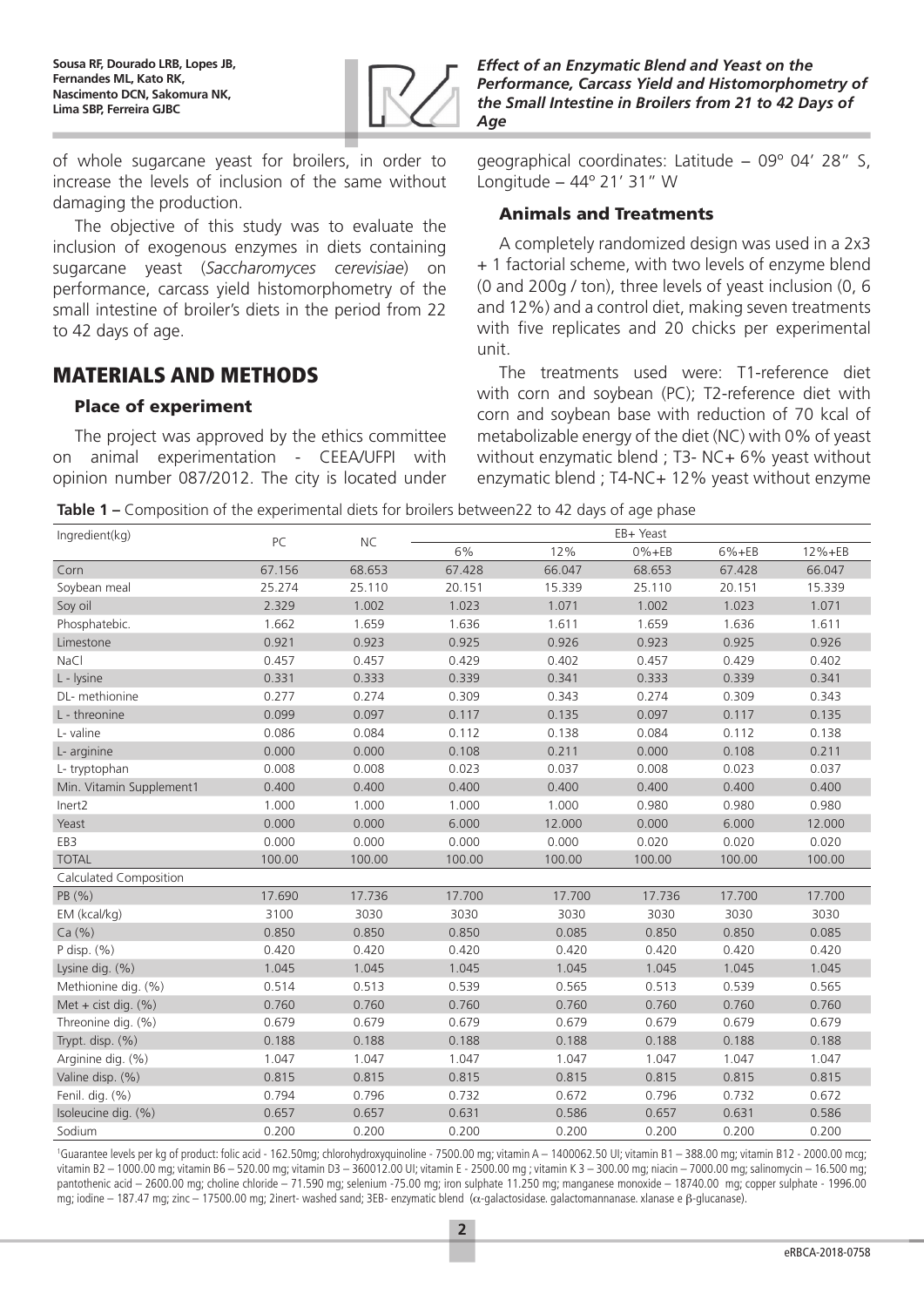

blend ; T5- NC + 0% yeast with enzyme blend ; T6-NC + 6% yeast with enzyme blend ; T7-NC + 12% yeast with enzyme blend .

The diets (Table 1) wereformulated by means of adaptations between Ross® recommendations and Rostagno *et al.* (2011).

The enzymatic blend had the enzymes α-*galactosidase*, *galactomannanase*, *xilanase* e β-*glucanase*, and was added to the diet in the amount of 200g/ton.

On the 22nd day, the broilers (700 males of the Ross lineage) were weighed and evenly distributed in the pens, with a floor covered with rice hulls. Each experimental unit had a pendular drinking fountain and a tubular feeder for supplying water and feed. A  $24$ -hour light regime (natural  $+$  artificial) was used.

# Performance

At 33 and 42 days, the performance variables of the animals (feed intake, weight gain and feed to gain ratio) were evaluated.

# Histomorphometry of the small intestine

At 42 days of age, one animal from each plot was euthanized. Then, a fragment (2.0 cm) of each portion of the small intestine (duodenum, jejunum and ileum: from the Meckel's diverticulum) was collected for the morphometric study.

The fragments were opened longitudinally, washed in distilled water, extended by the serous tunic and fixed in Bouin's solution for 24 hours, followed by washing in running water for 12 hours and maintaining it in alcohol 50º Gl (Behmer, 2003). Subsequently, the samples were submitted to standard histological processing, were included in Histopar® paraffin (Easypath - Erviegas Ltda.) and sectioned in the thickness of 4μm, using semiautomatic rotating microtome (Leica® – RM2245). The sections were stained with hematoxylin and eosin (Hu *et al.* 2012, Sousa *et al.*, 2015). Colorless stained glass 500 was used (Acrilex®) to assemble the laminae (Paiva *et al.*2006).

Trinocular optical microscope (Nova Optical Systems) was used with a TOUPCAM ™ digital camera (5 Megapixels) coupled and the software TopView® 3.7 for the reading of histological laminae. In each slide 10 villi, 10 crypts and 10 walls were identified, in which the following variables were measured: perimeter, height and width of villi, depth and crypt width and thickness of the muscular layer of the intestinal wall.

Measurements of villi (V) were performed from the base to its apex; The crypts (C), was considered the closest to the measured vili; Thickness of the intestinal wall musculature (PM), was from lamina appropriate to serosa (Figure 1).



**Figure 1** – Photomicrograph showing how the variables were measured, being: PM - Thickness of the muscular layer of the Intestinal wall; LC - Crypt width; PC - Depth of the crypt; LV - Width of the villus; AV Height of villus; PV - Perimeter of the villus. HE coloring. 4X objective.

# Carcassyield

Two broilers were selected according to the average weight of the experimental unit. They were then identified and maintained for 8 hours in the fasted state. Subsequently they were weighed to obtain fasting weight, slaughtered, bled, plucked and eviscerated. The feet, neck and head were removed, and then the cleaned carcass was weighed and subsequently the cuts, separately. The carcass yield was obtained by means of the relationship between the weight of the eviscerated carcass, without feet, head and neck, and live weight of broilers fasted at slaughter. The main cuts, breasts, thighs and overcoats, wings and back were weighed and their yields, calculated in relation to the weight of the eviscerated carcass.

# Statistic

Data were submitted to analysis of variance by the SAS GLM procedure (Statistical Analysis System, 9.0). The Dunnett test ( $\alpha$  = 0.05) was used to verify significant differences between the positive control treatment and the yeast and enzymatic blend factorials. The yeast level estimates were established using linear and polynomial regression models and the means were compared by the SNK test with  $\alpha = 0.05$ .

# RESULTS

# Performance

There was an interaction (*p<*0.05) between the yeast levels and the enzyme supplementation for feed intake in the 22 to 33 days of age phase (Table 2).

When there was an interaction effect, or simple effect of yeast levels, a polynomial regression analysis was performed (Table 3).

There was no statistical difference between the treatments with and without the addition of the enzymatic blend in the performance variables in the phase of 22 to 33 days of age.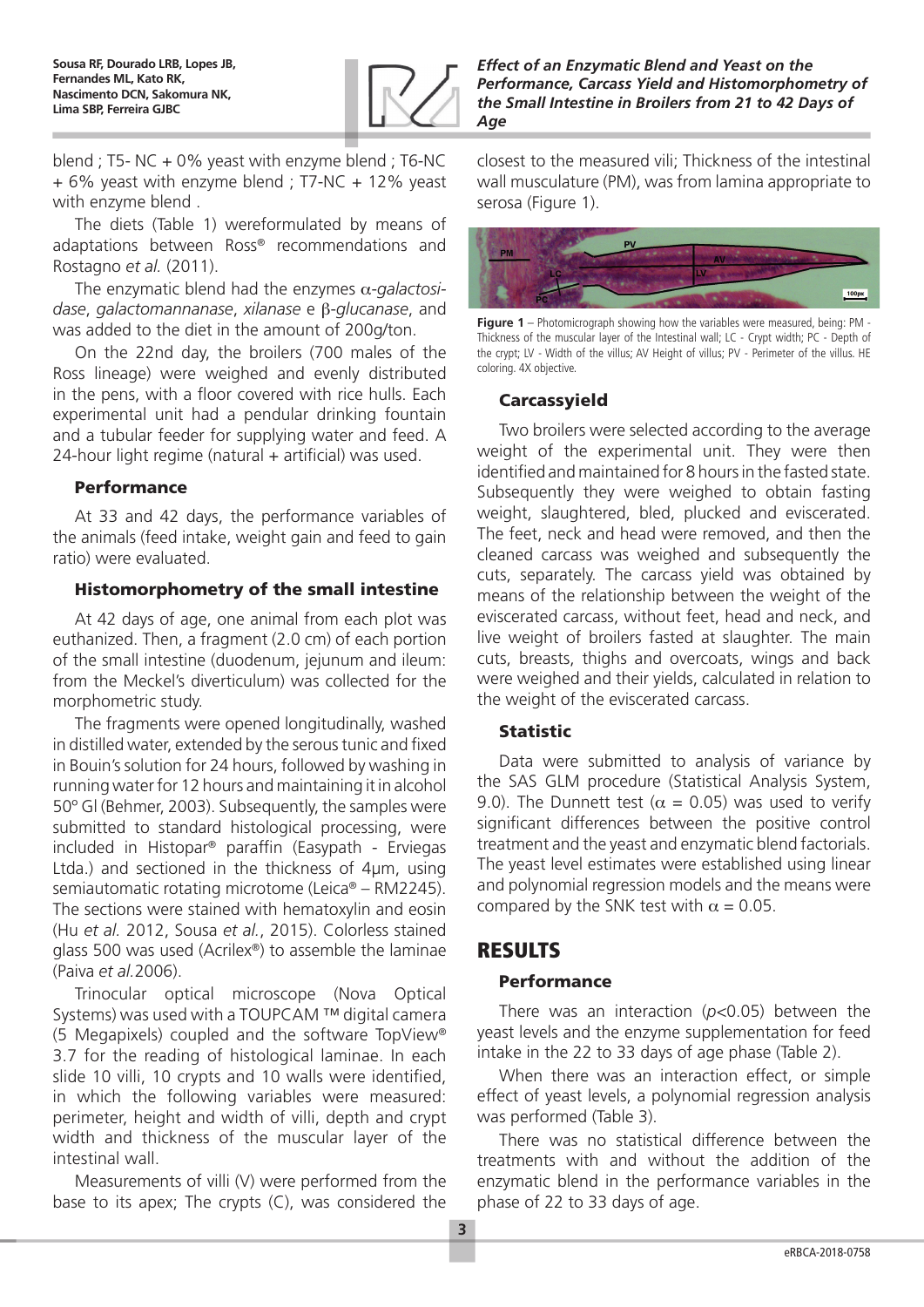

### *Effect of an Enzymatic Blend and Yeast on the Performance, Carcass Yield and Histomorphometry of the Small Intestine in Broilers from 21 to 42 Days of Age*

**Table 2 –** Effect of yeast levels of sugarcane (*Saccharomyces cerevisae*) with or without addition of the enzymatic blend on feed intake (FI), weight gain (WG) and feed to gain ratio (f:G) on broilers in the phases of 22 to 33 and 22 to 42 days of age.

|               |          |                      |          | Yeast levels (%) |          | Average | CV   | p>F   |       |       |
|---------------|----------|----------------------|----------|------------------|----------|---------|------|-------|-------|-------|
| Variable      | PC       | <b>NC</b>            | $\Omega$ | 6                | 12       |         | (%)  | EB    | YL    | EB*YL |
| 22 to 33 days |          |                      |          |                  |          |         |      |       |       |       |
|               |          | Without <sup>1</sup> | 1579     | $1637*$          | 1611     | 1609    | 1.86 | 0.735 | 0.010 | 0.036 |
| F1<br>(g)     | $1573*$  | With <sup>2</sup>    | 1622     | 1636*            | 1580     | 1613    |      |       |       |       |
|               |          | Average              | 1600     | 1636             | 1596     |         |      |       |       |       |
|               |          | Without              | 921      | 957              | 897*     | 925     | 4.47 | 0.250 | 0.004 | 0.590 |
| WG<br>(g)     | 982*     | With                 | 882*     | 953              | 887*     | 907     |      |       |       |       |
|               |          | Average              | 902B     | 955A             | 892B     |         |      |       |       |       |
|               |          | Without <sup>3</sup> | 1.715    | 1.715            | 1.798*   | 1.743   | 3.88 | 0.135 | 0.046 | 0.050 |
| F:G<br>(g/g)  | $1.604*$ | With <sup>4</sup>    | 1.845*   | 1.717            | $1.783*$ | 1.782   |      |       |       |       |
|               |          | Average              | 1.780    | 1.716            | 1.790    |         |      |       |       |       |
| 22 to 42 days |          |                      |          |                  |          |         |      |       |       |       |
|               |          | Without              | 3109     | 3167             | 3097     | 3124    | 2.51 | 0.540 | 0.061 | 0.916 |
| FI.<br>(g)    | 3152     | With                 | 3078     | 3165             | 3076     | 3106    |      |       |       |       |
|               |          | Average              | 3093     | 3166             | 3087     |         |      |       |       |       |
|               |          | Without              | 1624     | 1662             | 1602*    | 1629    | 4.91 | 0.598 | 0.155 | 0.740 |
| WG<br>(g)     | $1751*$  | With                 | 1576*    | 1664             | 1602*    | 1614    |      |       |       |       |
|               |          | Average              | 1600     | 1663             | 1602     |         |      |       |       |       |
|               |          | Without              | 1.919    | 1.907            | 1.943    | 1.920   | 5.28 | 0.797 | 0.720 | 0.792 |
| F:G<br>(g/g)  | 1.800    | With                 | 1.964    | 1.903            | 1.921    | 1.930   |      |       |       |       |
|               |          | Average              | 1.942    | 1.905            | 1.927    |         |      |       |       |       |

\*It differs from the average of the positive control treatment by the Dunnett test (*p<*0.05). Averages with the same capital letter in the row do not differ statistically by the SNK test (*p<*0.05); PC = Positive control; NC = negative control; WITHOUT = no enzyme complex; WITH = with enzymatic complex; CV = coefficient of variation; EB = enzyme blend 6; YL = yeast levels.

It is observed, quadratic (*p<*0.05) for feed intake for the treatments without the addition of the enzymatic blend and with addition of the blend in the phase of 22 to 33 days of age, indicating a higher consumption at the inclusion levels of 7.14 and 4.21% of yeast, respectively.

The feed to gain ratio of animals that did not receive an enzymatic blend in the diet showed a linear behavior (*p<*0.05) increasing, while those that feedintake with EB showed a quadratic effect.

There was a quadratic effect of the yeast levels under the variable weight gain in the 22 to 33 days of age phase.

When comparing the positive control (PC) treatment with the other treatments (Table 2), it is observed that feed intake was higher at the 6% level of yeast with

and without enzymatic supplementation. However, these same treatments demonstrated similar feed to gain ratio and weight gain to PC. It was observed that the negative control diets without yeast with enzymatic blend and 12% of yeast with and without EB showed lower weight gain and higher feed to gain ratio.

In the total period (22 to 42 days) there was no interaction between yeast levels and enzymatic supplementation. The inclusion of yeast did not have significant effect on feed intake, weight gain and F:G of the animals, demonstrating that in this period the inclusion of yeast with nutritional reduction did not alter the performance of the animals.

However, for the same variable, the birds that consumed the 12% yeast diet with and without enzyme were different from the positive control.

| Table 3 - Regression equations for the feed intake and Feed to gain ratio and weight gain variables of broilers, submitted to |  |
|-------------------------------------------------------------------------------------------------------------------------------|--|
| sugarcane yeast inclusion levels with and without addition of enzyme complex in the diet of 22 to 33 days of age.             |  |

| Variável                   | EВ                       | Eguação                               | Valor de p | $R^2$ |
|----------------------------|--------------------------|---------------------------------------|------------|-------|
| Feed intake (g)            | Without                  | $F = 1578.88 + 16.74YL - 1.173YL2$    | 0.048      | 0.39  |
|                            | With                     | $Fl = 1622.04 + 8.008YL - 0.957YL^2$  | 0.015      | 0.50  |
|                            | Without                  | $F: G = 1.201 + 0.0069YL$             | O 050      | 0.26  |
| Feed to gain ratio $(q/q)$ | With                     | $F: G = 1.845 - 0.037YL + 0.0027YL^2$ | 0.043      | 0.36  |
| weight gain $(q)$ *        | $\overline{\phantom{0}}$ | $WG = 901.64 + 18.55YL - 1.61YL2$     | 0.001      | 0.34  |
|                            |                          |                                       |            |       |

 $EB =$  enzyme blend;  $YL =$  yeast levels;

\* Simple effect of yeast levels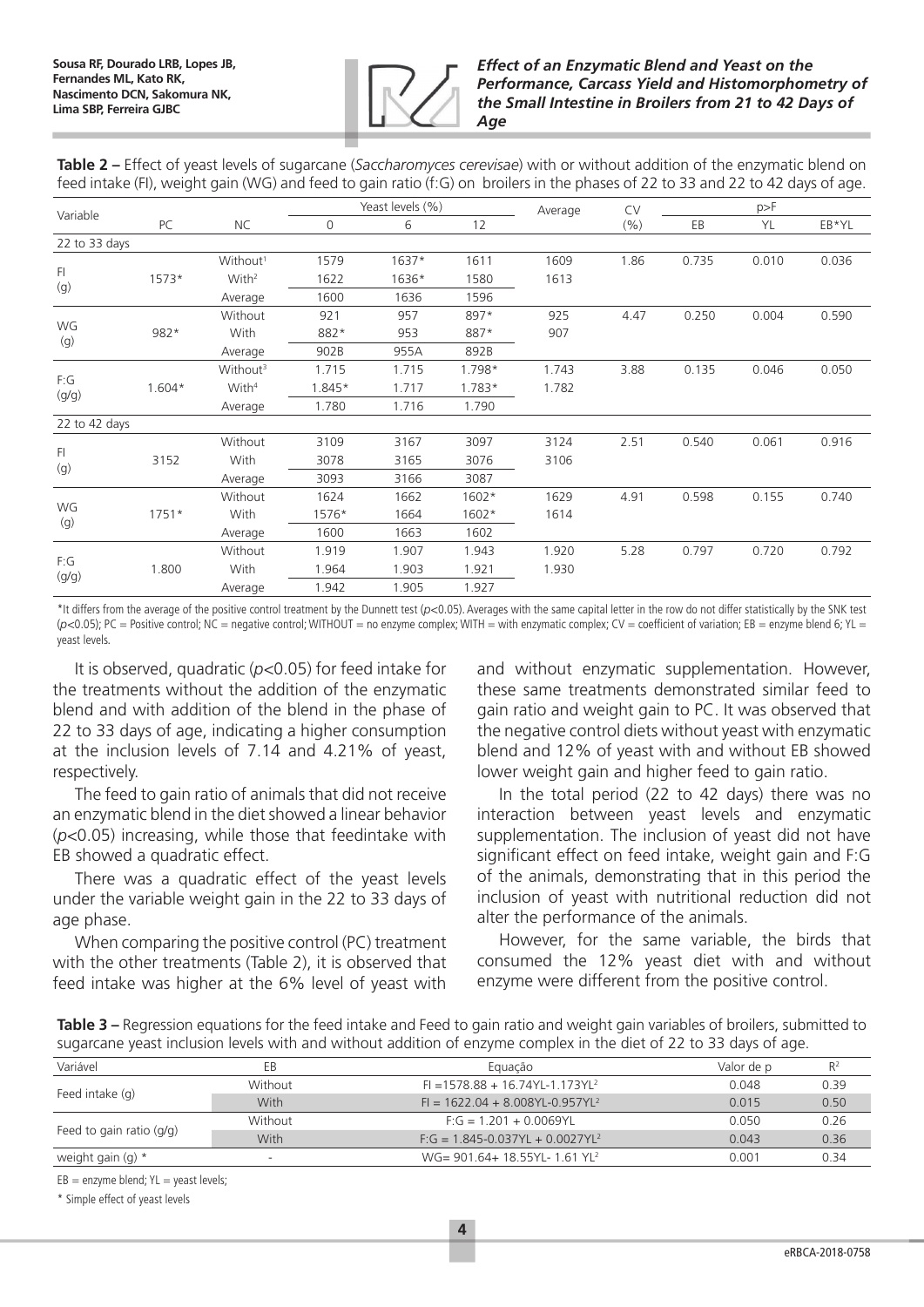

*Effect of an Enzymatic Blend and Yeast on the Performance, Carcass Yield and Histomorphometry of the Small Intestine in Broilers from 21 to 42 Days of Age*

It was observed that the performance of birds consuming positive control diets was similar to the negative control without the enzymatic blend but was different with the addition of the enzymatic blend.

# Carcass yield

Regarding the carcass yield and cuts of the broilers in the 42-day phase (Table 4), no interaction was observed between yeast levels and enzyme blend supplementation for all carcass yield and cut variables, indicating that yeast can be used in up to 12% inclusion for broilers without adding enzymes, as it does not cause losses in the carcass yield and cuts (breast, thigh, overcoat and wings). Supplementation with the enzymatic blend had no significant effect on carcass yield and cuts.

There was no significant effect on carcass yield and cut of the animals with the supplementation of up to 12% yeast in the diets at the 42 day stage.

**Table 4 –** Relative values of carcass yield and cuts (%) of broiler diets containing different levels of yeast with and without the addition of enzymatic complex at 42 days of age.

| Variable (%) | <b>CP</b> | <b>CN</b> | Levels of yeast $(\%)$ |       |       | <b>CV</b> | p>F   |       |       |       |
|--------------|-----------|-----------|------------------------|-------|-------|-----------|-------|-------|-------|-------|
|              |           |           | 0                      | 6     | 12    | Average   | (%)   | EB    | LY    | EB*LY |
|              |           | Without   | 68.46                  | 69.37 | 69.96 | 69.26     | 3.32  | 0.066 | 0.301 | 0.699 |
| RCARC        | 69.71     | With      | 67.63                  | 68.73 | 67.63 | 67.66     |       |       |       |       |
|              |           | Average   | 67.54                  | 69.05 | 68.79 |           |       |       |       |       |
|              |           | Without   | 34.92                  | 37.41 | 33.66 | 35.33     | 12.95 | 0.844 | 0.943 | 0.113 |
| <b>RP</b>    | 36.65     | With      | 36.45                  | 32.77 | 37.77 | 35.66     |       |       |       |       |
|              |           | Average   | 35.68                  | 35.09 | 35.72 |           |       |       |       |       |
|              |           | Without   | 15.20                  | 15.29 | 15.29 | 15.26     | 5.49  | 0.678 | 0.482 | 0.637 |
| <b>RCX</b>   | 14.78     | With      | 14.68                  | 15.47 | 15.24 | 15.13     |       |       |       |       |
|              |           | Average   | 14.94                  | 15.38 | 15.27 |           |       |       |       |       |
|              |           | Without   | 16.87                  | 15.99 | 15.94 | 16.27     | 6.38  | 0.942 | 0.644 | 0.355 |
| <b>RSCX</b>  | 15.71     | With      | 16.09                  | 16.53 | 16.09 | 16.24     |       |       |       |       |
|              |           | Average   | 16.48                  | 16.26 | 16.02 |           |       |       |       |       |
|              |           | Without   | 11.42                  | 11.08 | 10.94 | 11.14     | 5.35  | 0.115 | 0.934 | 0.129 |
| RASA         | 11.08     | With      | 11.13                  | 11.13 | 11.67 | 11.31     |       |       |       |       |
|              |           | Average   | 11.27                  | 11.10 | 11.30 |           |       |       |       |       |

PC- positive control; NC- negative control; RCARC- carcass yield; RP- breast yield. RCX- tight yield; RSCX - overcoat yield; RASA- wing yield; EB- enzymatic complex; YL - yeast level; CV-coefficient of variation:  $EB =$  enzymatic blend: LY = levels of yeast.

# Histomorphometry of the small intestine

There was a significant interaction (*p<*0.05) between the factors studied, demonstrating that the effect of yeast in the diet was dependent on the enzymatic blend for the duodenum crypt width at 42 days (Table 5).

In Table 4 we find the unfolding values for the interaction between yeast and enzyme over the crypt width in the duodenum at 42 days.

The use of the enzymatic blend at the 6% level of yeast provided wider crypts compared to animals receiving diets without enzymes (*p<*0.05) as well as, compared to animals receiving 0 and 12% of yeast in the diet with enzymatic supplementation.

In Table 6, it was observed that there was interaction (*p<*0.05) between the levels of yeast and enzymatic blend on the jejunum crypt depth at 42 days.

It is also observed deeper crypts in the diets with 12% of yeast without addition of the enzymatic blend in comparison to the crypts of birds that received positive control diets. Moreover, it was observed that the perimeter of villus reduced in the treatment with 12% of yeast and enzymatic blend when compared to the positive control treatment, which leads to a lower surface of absorption.

The unfolding of the crypt depth values (Table 6) showed that at the 12% level of yeast without the addition of the enzymatic blend the crypt depth was statistically higher than the 0% level. Still, the level of 6% of yeast was statistically similar (*p<*0.05) at 0% and 12%.

For the 42-day-old ileal morphometry data (Table 7), no significant interaction (*p>*0.05) was observed for the variables measured. Besides, observe an expressive effect with the addition of the enzymatic blend on the structures of the ileal mucosa was not observed, as well as the levels of inclusion of the yeast.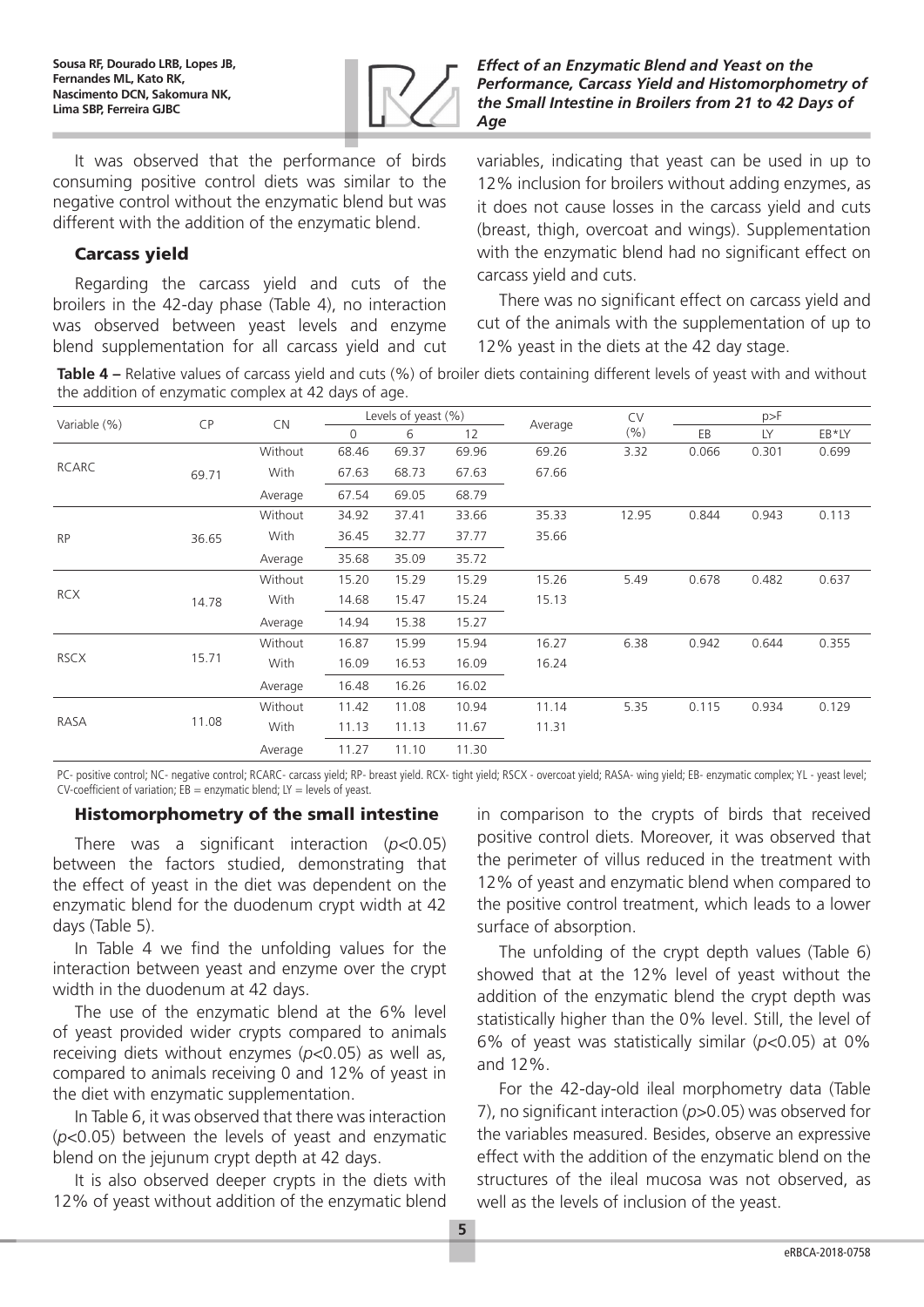

**Table 5 –** Effect of yeast levels and enzyme complex addition on the morphometric variables of the duodenum mucosa at 42 days

| Variable  |           |             |          | Yeast levels(%) |         | Average | <b>CV</b> |       | p>F   |       |
|-----------|-----------|-------------|----------|-----------------|---------|---------|-----------|-------|-------|-------|
| $(\mu m)$ | <b>CP</b> | <b>CN</b>   | $\Omega$ | 6               | 12      |         | (%)       | YL    | EB    | EB*YL |
|           |           | Without     | 188      | 191             | 198     | 192     | 14.02     | 0.370 | 0.382 | 0.571 |
| PC        | 175       | With        | 184      | 179             | 198     | 187     |           |       |       |       |
|           |           | Average     | 186      | 185             | 198     |         |           |       |       |       |
|           |           | Without     | 903      | 925             | 1154    | 994     | 18.64     | 0.618 | 0.590 | 0.069 |
| AV        | 1164      | <b>With</b> | 1109     | 977             | 836     | 974     |           |       |       |       |
|           |           | Average     | 1006     | 951             | 995     |         |           |       |       |       |
|           |           | Sem         | 62.34Aa  | 55.31Ab         | 60.72Aa | 59.46   | 9.95      | 0.090 | 0.029 | 0.002 |
| LC        | $61.67*$  | Com         | 56.77Ba  | 78.21Aa*        | 62.58Ba | 65.85   |           |       |       |       |
|           |           | Without     | 59.56    | 66.76           | 61.65   |         |           |       |       |       |
|           |           | With        | 257      | 215             | 230     | 234     | 18.85     | 0.874 | 0.994 | 0.486 |
| LV        | 234       | Average     | 223      | 257             | 239     | 240     |           |       |       |       |
|           |           | Without     | 240      | 236             | 234     |         |           |       |       |       |
|           |           | Without     | 159      | 197             | 191     | 182     | 20.58     | 0.366 | 0.166 | 0.929 |
| <b>PM</b> | 217       | With        | 196      | 232             | 211     | 213     |           |       |       |       |
|           |           | Average     | 177      | 214             | 201     |         |           |       |       |       |
|           |           | Without     | 1987     | 2162            | 2534    | 2228    | 15.19     | 0.636 | 0.330 | 0.178 |
| PV        | 2657.22   | <b>With</b> | 2173     | 2237            | 1973    | 2128    |           |       |       |       |
|           |           | Average     | 2080     | 2200            | 2253.64 |         |           |       |       |       |
|           |           | Without     | 4.82     | 4.98            | 5.84    | 5.21    | 18.90     | 0.749 | 0.812 | 0.055 |
| AV/PC     | $6.78*$   | With        | 6.09     | 5.47            | $4.22*$ | 5.26    |           |       |       |       |
|           |           | Average     | 5.46     | 5.23            | 5.03    |         |           |       |       |       |

\* It differs from the average of the positive control treatment by the Dunnett test (*p<*0.05);

A,B Different upper case letters in the same line indicate significant difference (*p*<0.05) between averages by the SNK test;<sup>a,b</sup>Different lowercase letters in the same column indicate significant difference (*p<*0.05) between averages by the SNK test.

 $PC =$  Positive control; NC = negative control; CV = coefficient of variation; EB = enzymatic blend; YL = yeast levels; (PC) = Depth of crypt; (AV) = height of villus; (LC) = crypt width;  $(LV)$  = villus width (PM) = muscular wall (PV) = villus perimeter; (AV/PC) = relationship villus crypt

# **DISCUSSION**

### Performance

Yeast is a food with high amounts of non-starch polysaccharides soluble with mannans (35-40%) and glucans (55- 60%) (Aquino *et al.* 2012). There are many reports of performance impairment caused by these compounds in broilers, but the effects of soluble NSPs are more pronounced in young animals than in older birds, presumably being associated with the maturity of the gastrointestinal tract of animals and ability to handle these compounds (Yasar & Forbes 2000, Cowieson *et al.* 2006).

In addition, the use of NSPs also seems to be associated with the amount of these present in the diet, since it is observed that the animals that received the treatment with 12% of yeast resembled the negative control treatment in the phase of 22 to 33 days, with reduction in consumption and weight gain, while the treatment with 6% of yeast had the opposite behavior, denoting that large amounts of NSPs in the feed can cause performance losses.

When evaluating the use of the enzymatic blend there was no significant effect on the performance. According to Yamada *et al.* (2003), the resistance to cell wall degradation and, therefore, greater utilization of the yeast, is related to the origin of the same, because the *Saccharomyces cerevisae* from the alcohol distillery has a greater resistance to degradation compared to that coming from the brewery industry. In addition, the strain of *Saccharomyces cerevisae* exerts great importance on the degradation of the cell of this microorganism (Fleuri & Sato, 2010), explained by the difference in composition and organization of the cell wall of these microorganisms.

Treatments with yeast without the enzymatic blend showed an increasing linear effect for feed to gain ratio. This event may be related to the fact that the animals in question do not have digestive enzymes capable of breaking the yeast cell wall. This effect became more evident as the level of yeast inclusion in the diet increased, and it is believed that the reduction in dietary utilization was possibly due to the increase in the viscosity of the digest and to restrict the access of the endogenous enzymes to the intestinal chyme.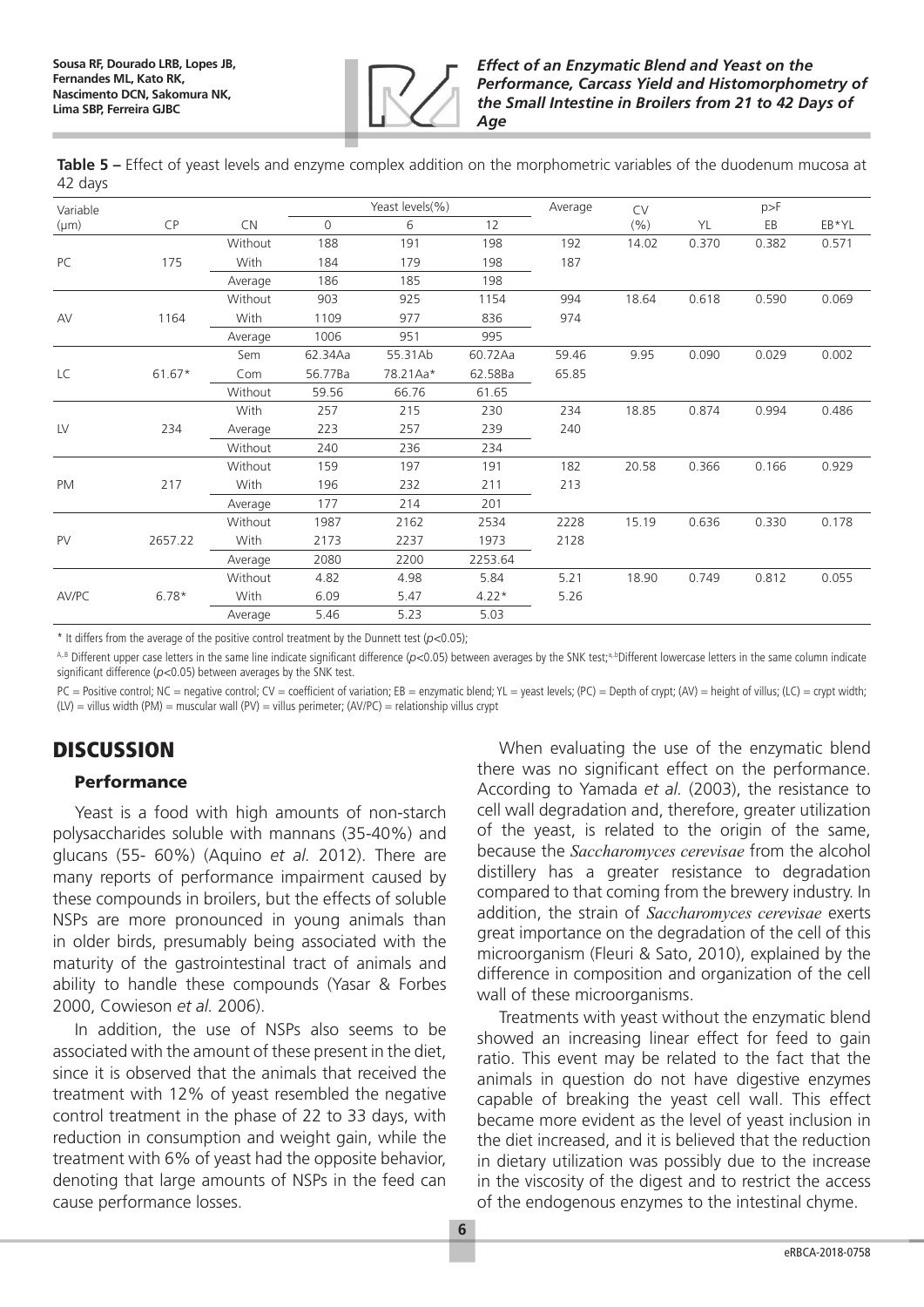

**Table 6 –** Effect of yeast levels and enzymatic complex addition on morphometric variables of jejunal mucosa at 42 days.

| Variable  |          |         | Yeast levels(%) |        |          | Average | <b>CV</b> | p>F   |       |       |
|-----------|----------|---------|-----------------|--------|----------|---------|-----------|-------|-------|-------|
| $(\mu m)$ | CP       | CN      | $\Omega$        | 6      | 12       |         | (%)       | YL    | EB    | EB*YL |
|           |          | Without | 139Ba           | 154ABa | $214Aa*$ | 169     | 19.96     | 0.127 | 0.215 | 0.032 |
| PC        | $140*$   | With    | 168Aa           | 142Aa  | 148Aa    | 153     |           |       |       |       |
|           |          | Average | 154             | 148    | 181      |         |           |       |       |       |
|           |          | Without | 862             | 959    | 759      | 860     | 20.27     | 0.126 | 0.874 | 0.604 |
| AV        | 963      | With    | 973             | 866    | 742      | 861     |           |       |       |       |
|           |          | Average | 917             | 913    | 751      |         |           |       |       |       |
|           |          | Without | 64.17           | 63.07  | 65.72    | 64.32   | 13.90     | 0.414 | 0.637 | 0.747 |
| LC        | 61.69    | With    | 62.14           | 58.02  | 67.57    | 62.57   |           |       |       |       |
|           |          | Average | 63.15           | 60.54  | 66.64    |         |           |       |       |       |
|           |          | Without | 180             | 242    | 294      | 239     | 28.71     | 0.423 | 0.114 | 0.072 |
| LV        | 184      | With    | 226             | 172    | 191      | 197     |           |       |       |       |
|           |          | Average | 203             | 207    | 243      |         |           |       |       |       |
|           |          | Without | 189             | 175    | 167      | 177     | 25.44     | 0.304 | 0.612 | 0.434 |
| <b>PM</b> | 197      | With    | 187             | 220    | 154      | 187     |           |       |       |       |
|           |          | Average | 188             | 197    | 161      |         |           |       |       |       |
|           |          | Without | 1872            | 2101   | 1843     | 1939    | 16.19     | 0.053 | 0.781 | 0.200 |
| <b>PV</b> | 2109.36* | With    | 2148            | 2049   | 1509*    | 1902    |           |       |       |       |
|           |          | Average | 2010            | 2075   | 1676     |         |           |       |       |       |
|           |          | Without | 6.22            | 6.38   | 3.64     | 5.41    | 32.27     | 0.073 | 0.401 | 0.697 |
| AV/PC     | 7.03     | With    | 6.04            | 6.64   | 5.15     | 5.94    |           |       |       |       |
|           |          | Average | 6.13            | 6.51   | 4.40     |         |           |       |       |       |

\* It differs from the average of the positive control treatment by the Dunnett test (*p<*0.05); Averages with the same capital letter in the column did not differ statistically by the SNK test (*p<*0.05);

A,BDifferent upper case letters in the same line indicate significant difference (*p<*0.05) between averages by the SNK test;a,bDifferent lowercase letters in the same column indicate significant difference (*p<*0.05) between averages by the SNK test.

PC = Positive control; NC = negative control; CV = coefficient of variation; EB = enzymatic blend; YL = yeast levels; (PC) = Depth of crypt; (AV) = height of villus; (LC) = crypt width;  $(LV) =$  villus width (PM) = muscular wall (PV) = villus perimeter; (AV / PC) = relationship villus crypt

The behavior of the enzymatic blend may indicate that in the circumstances of this research it may have acted in function of the amount of the substrate in the diet and dosage of the enzymatic blend used. The negative control diet has a low amount of substrate for the enzymatic blend , since corn and soybean meal have low amount of non-starch polysaccharides compared to sugarcane yeast, so it is possible that the additive had an effect on the negative control treatment, increasing the endogenous losses of the animals, since it is believed that the additive acted as a function of the amount of the substrate, since according to Cowieson*et al.* (2006) when there is a low amount of specific substrate in the diet there is an increase in endogenous losses and, therefore, performance losses.

High amounts of substrate also affect enzyme activity. According to Gonal *et al.* (2004) and Mourão & Pinheiro (2009) in their studies they did not find significant effects on performance when using exogenous enzymes in the diets for broilers, according to the authors, this fact stems from the low dosage of the additive in the diet, according to which, the use of a higher dose of enzymes would probably lead to more

evident results on performance when using foods with large amounts of NSPs. According to Henn (2002), for the exogenous enzymes to perform satisfactorily it is necessary not only the presence of the specific substrate in the feed but also the correct dosage of enzymes.

### Carcass yield

The carcass and cuts yields were not influenced by the treatments used. It is already well documented that foods with high NSPs value and enzymatic blend have no effect on carcass yield (Bedford, 2000).

Further research using whole yeast for broilers also found no effect on carcass yield. [Grangeiro *et al.* (2001) when 7.5% of sugarcane yeast.] Silva *et al.* (2003) also did not observe a significant effect on the carcass yield with to 10% of whole yeast added to the experimental diets at 42 days of age.

# Histomorphometry of the small intestine

The maintenance of the intestinal mucosa comes from two associated primary cytologic events: Cell synthesis (production and differentiation) that occurs in the crypt and along the villi, and the loss of cells at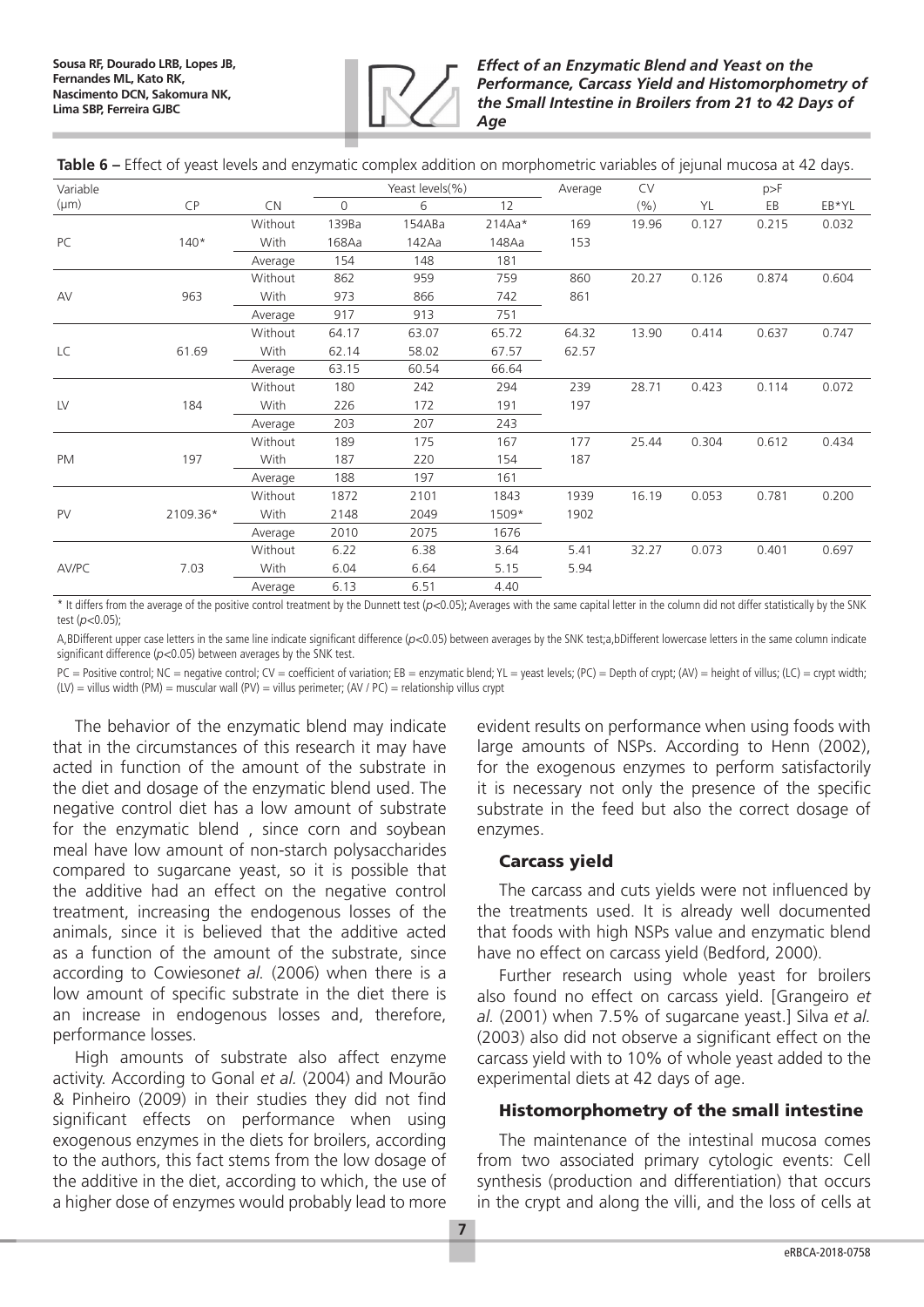

**Table 7 –** Average values of crypt depth (PC) height of vault (AV) crypt width (LC) width of villus. (LV) muscle wall (PM) perimeter of villus (PV) in the ileum of broilers fed diets with yeast supplemented with enzymatic blend at 42 days of age.

| Variable(um) |       |           | Levels of Yeast (%) |       | Average | <b>CV</b> | p>F   |       |       |       |
|--------------|-------|-----------|---------------------|-------|---------|-----------|-------|-------|-------|-------|
|              | CP    | <b>CN</b> | $\mathbf 0$         | 6     | 12      |           | (% )  | YL    | EB    | EB*YL |
|              |       | Without   | 156                 | 147   | 133     | 146       | 30.48 | 0.795 | 0.254 | 0.862 |
| PC           | 127   | With      | 125                 | 132   | 123     | 127       |       |       |       |       |
|              |       | Average   | 141                 | 139   | 128     |           |       |       |       |       |
|              |       | Without   | 854                 | 675   | 824     | 784       | 30.51 | 0.590 | 0.071 | 0.596 |
| AV           | 777   | With      | 664                 | 629   | 583     | 625       |       |       |       |       |
|              |       | Average   | 759                 | 652   | 703     |           |       |       |       |       |
|              |       | Without   | 55.87               | 56.59 | 62.63   | 58.36     | 14.64 | 0.341 | 0.205 | 0.830 |
| LC           | 61.43 | With      | 59.16               | 64.07 | 65.56   | 62.93     |       |       |       |       |
|              |       | Average   | 57.52               | 60.33 | 64.09   |           |       |       |       |       |
|              |       | Without   | 181                 | 229   | 218     | 209       | 24.13 | 0.237 | 0.599 | 0.978 |
| LV           | 205   | With      | 197                 | 235   | 228     | 220       |       |       |       |       |
|              |       | Average   | 189                 | 232   | 223     |           |       |       |       |       |
|              |       | Without   | 248                 | 226   | 212     | 229       | 33.78 | 0.666 | 0.694 | 0.994 |
| <b>PM</b>    | 172   | With      | 235                 | 211   | 204     | 217       |       |       |       |       |
|              |       | Average   | 241                 | 219   | 208     |           |       |       |       |       |
|              |       | Without   | 1840                | 1562  | 1866    | 1756      | 27.24 | 0.603 | 0.118 | 0.744 |
| <b>PV</b>    | 1773  | With      | 1565                | 1436  | 1427    | 1476      |       |       |       |       |
|              |       | Average   | 1702                | 1499  | 1647    |           |       |       |       |       |
|              | 6.32  | Without   | 5.39                | 5.05  | 6.24    | 5.56      | 25.94 | 0.717 | 0.271 | 0.540 |
| AV/PC        |       | With      | 5.10                | 4.96  | 4.81    | 4.96      |       |       |       |       |
|              |       | Average   | 5.24                | 5.01  | 5.53    |           |       |       |       |       |

 $PC =$  Positive control; NC = negative control; CV = coefficient of variation; EB = enzymatic blend; YL = yeast levels; (PC) = Depth of crypt; (AV) = height of villus; (LC) = crypt width;  $(LV)$  = villus width (PM) = muscular wall (PV) = villus perimeter; (AV / PC) = relationship villus crypt

the apex of the villi by desquamation, maintaining the digestive and absorption intestinal capacity (Pelicano *et al.* 2003). However, this balance between proliferation and desquamation can be altered by factors such as stress, pathogens, chemical substances and radiation (Artoni *et al.* 2014).

In the evaluation of the duodenum mucosa, it was observed that the yeast and the enzymatic blend increased the crypt width in relation to the positive control diet, as well as the villus / crypt ratio. It is assumed that there was an imbalance in the cellular production and celular extrusion of the intestinal epithelium of this region.

The increase in crypt sizes indicates a greater need for epithelial renewal (Boleli *et al.*, 2002) to maintain the characteristics of the villi and not to affect the area of nutrient absorption, besides increasing the energy expenditure by the cells (Lopes *et al.*, 2011).

For Nabuurs (1995), it is desirable that the villus / crypt ratio be high, ie that the villi are high and the crypts shallow, which indicates equilibrium in the proliferation and extrusion of the intestinal cells,

because the higher the height of litter/depth of crypt ratio, the better the absorption of nutrients and the lower energy losses with cell renewal (Arruda *et al.,* 2008).

The presence of diets with large amounts of nonstarch polysaccharides may exert a negative effect on the intestinal microbiota with greater microbial fermentation (Bedford, 2000, Santos Jr. & Ferket, 2007) causing changes in the intestinal mucosa, leading to significant modifications in the structure and function of intestine (Wang *et al.* 2005). There are reports that when older, the animals have the ability to adapt to the antinutritional characteristics of foods, such as tannins and dietary fibers (Oliveira *et al.*2000), this may explain the lack of effect of diets with yeast on the ileal mucosa. The effects of dietary viscosity are more pronounced in young animals than in older birds, presumably associated with maturation of the gastrointestinal tract in older animals and the ability to cope with soluble polysaccharides (Yasar & Forbes, 2000).It can be concluded that sugarcane yeast can be included in up to 12% in diets for broilers from 22 to 42 days without losses in performance. The use